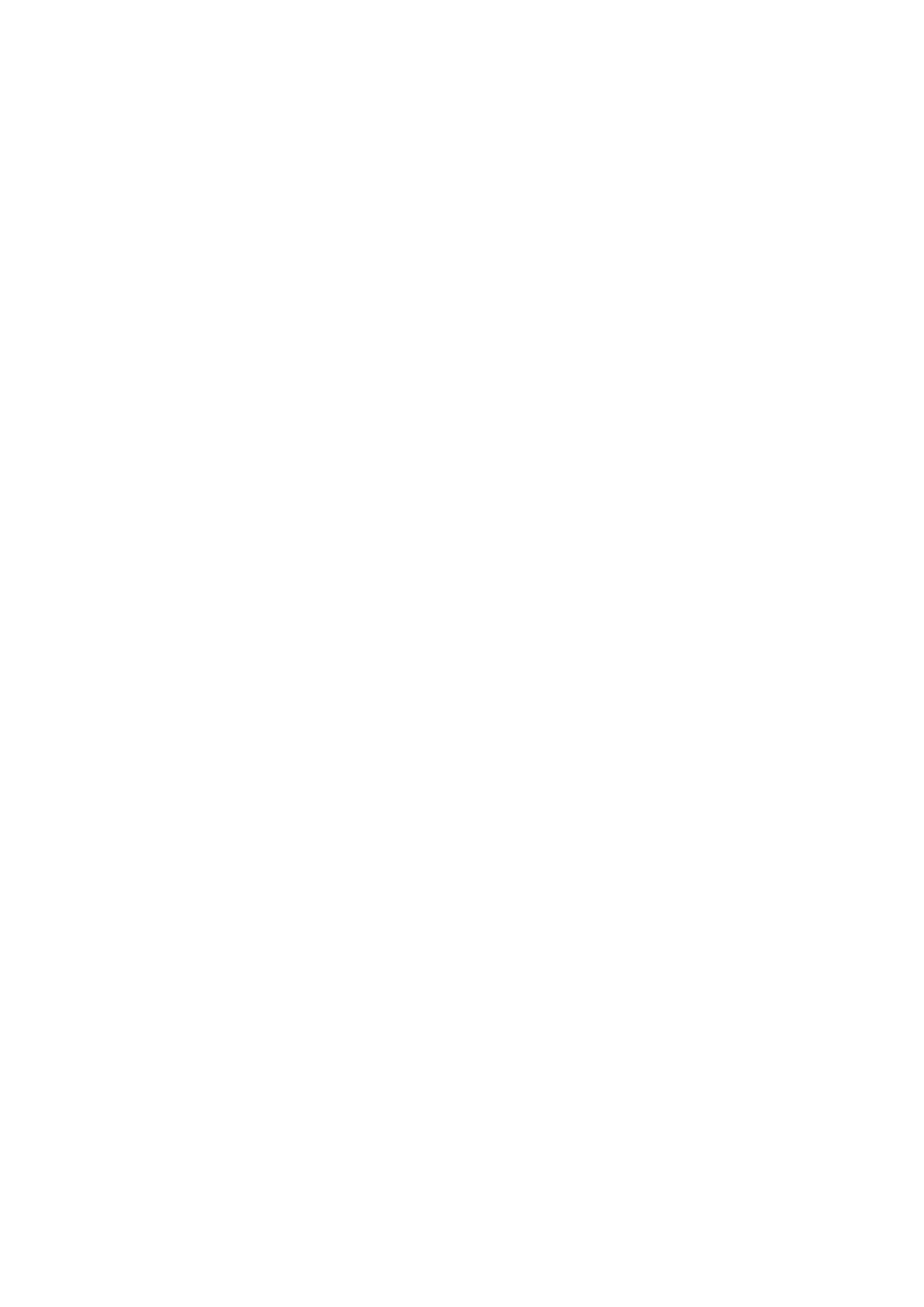# **SOCIAL PROTECTION FOR INCLUSIVE DEVELOPMENT**

**A NEW PERSPECTIVE IN EU CO-OPERATION WITH AFRICA**

## **THE 2010 EUROPEAN REPORT ON DEVELOPMENT OVERVIEW**



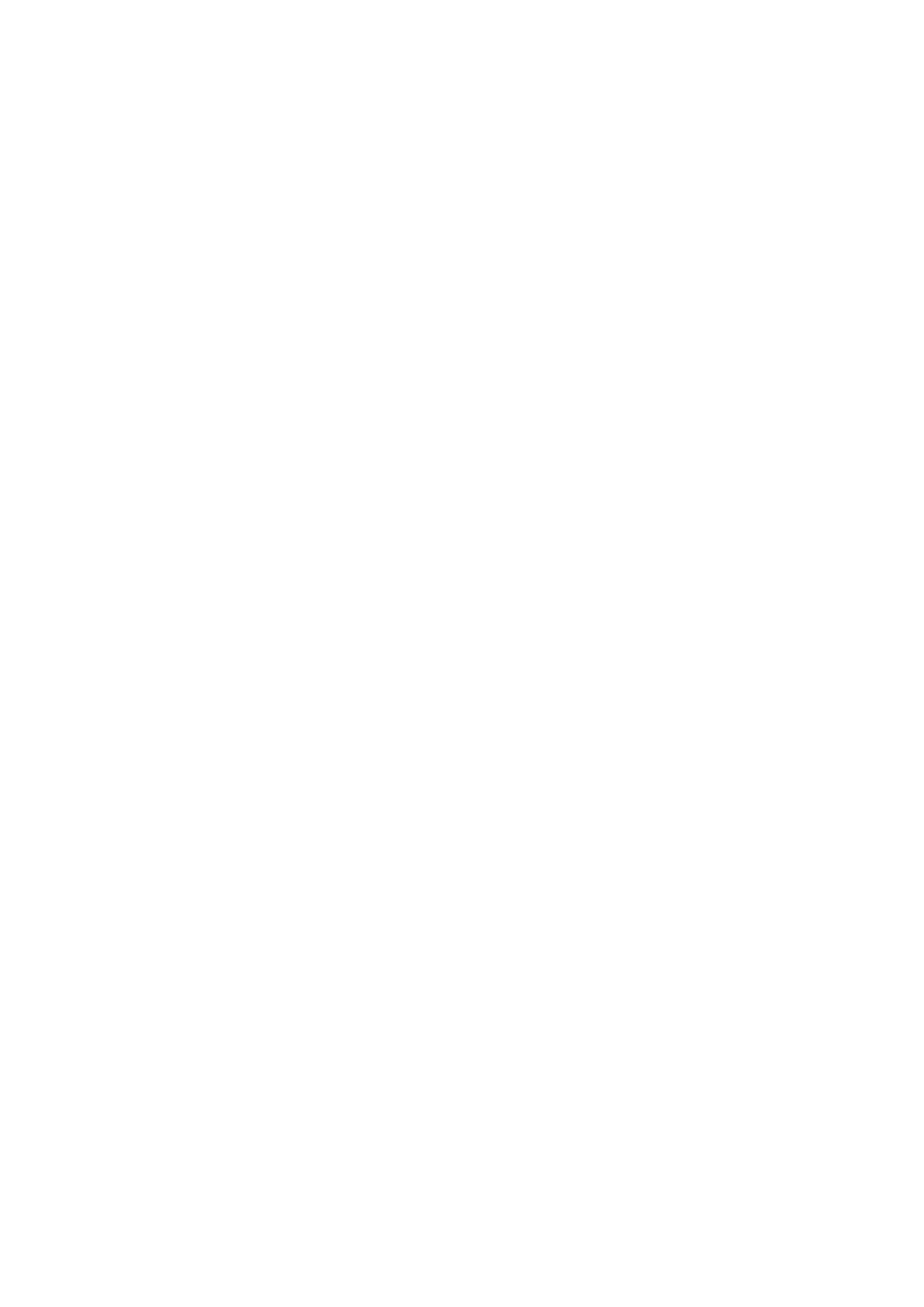### **OVERVIEW**

The European Report on Development examines the need and potential for expanding social protection in Sub-Saharan Africa, as well as its feasibility and likely development impact. In contrast with the view that Sub-Saharan Africa cannot afford social protection, innovative approaches to building broad-based social protection schemes and systems have been promoted by African countries, and implemented with success across the region. Global post-crises uncertainty reinforces the need for measures that shield Africa's population against risks and shocks, and that reduce poverty and promote human development.

'Social protection for inclusive development' is a timely topic: interest in social protection has been growing, both in Sub-Saharan Africa and elsewhere. In the G20 'Seoul Development Consensus (2010)', growth with resilience was identified as a key pillar, with specific emphasis on social protection mechanisms that support resilient and inclusive growth. More broadly, a consensus is emerging that social protection is not only a right, but also an indispensable instrument in supporting progress towards achieving inclusive growth and the Millennium Development Goals. This momentum stems largely from the growing recognition that social policy is a crucial piece of the development puzzle, as affirmed in the African Union's 'Social Policy Framework for Africa (2008)' and 'Khartoum Declaration on Social Policy Action Towards Social Inclusion (2010)'.

In this context, this report provides an opportunity to take stock, learn from experience and suggest priorities for the European Union (EU) and its Member States. Social protection, at the very heart of the European social model, should become an integral part of EU development policies and its commitment to the social dimension of globalisation.

#### **Box1: ERD definition of social protection**

This report defines social protection as: "A specific set of actions to address the vulnerability of people's life *through social insurance*, offering protection against risk and adversity throughout life; *through social assistance*, offering payments and in kind transfers to support and enable the poor; and *through inclusion eff orts* that enhance the capability of the marginalised to access social insurance and assistance."

This definition points to core functions: offering mechanisms to avoid serious hardship for the poor and non-poor alike in the face of serious risks, offering means to assist the poor in their attempts to escape poverty, and improving access to both for marginalised groups. Social protection is more than mere 'safety nets' that can cushion the impacts of serious crises: it is part of a comprehensive approach to getting people out of poverty, allowing them not only to benefit from growth, but also to productively take part in growth.

#### **THE CASE FOR SOCIAL PROTECTION**

Sub-Saharan Africa is a widely diverse region facing daunting challenges. It has immense economic and human potential, and in many of its countries the situation has improved markedly in the last decade. Governance and macroeconomic management are better. Growth and foreign investment are stronger. And poverty is starting to decline, alongside some progress towards the Millennium Development Goals. However, the macroeconomy remains vulnerable, and the region is burdened by countries in situations of fragility with recurring conflicts, persistent high levels of poverty, vulnerability to climate change and natural hazards, and overall low human development. Furthermore, progress has suffered a serious setback in the last two years, primarily due to the impact of the food crisis, exacerbated by the fuel and financial crises. Rising food prices and declining growth rates (from around 5% during 2000-08 to 2.5% in 2009) are likely to have slowed poverty reduction in many African countries. Although a return to a higher growth path now seems well under way, the risks of further crises, coupled with persistent risks for households, require active social policies, starting with an investment in social protection.

Indeed, many Africans live in risky environments that constantly threaten their livelihoods. Mutual support networks and remittances help, but they often fail to protect against shocks linked to economic downturns, serious health problems and a changing climate. The lack of social protection forces families to sell assets, reduce their food intake and take children out of school, thereby deepening their poverty. Reducing these risks – and cushioning their impact – is a critical development challenge, not least as climate change will bring also additional risk and uncertainty in the future. Social protection could also offer a route out of poverty traps characterised by persistent poverty, limited economic opportunities, and poor health and education.

Social protection is no substitute for economic growth, or for standard growth-focused investment, such as building infrastructure or providing health and education. But it can foster growth by protecting assets and encouraging households to invest in riskier but higher productivity and higher return activities, and can increase social spending returns by offering poor people the means

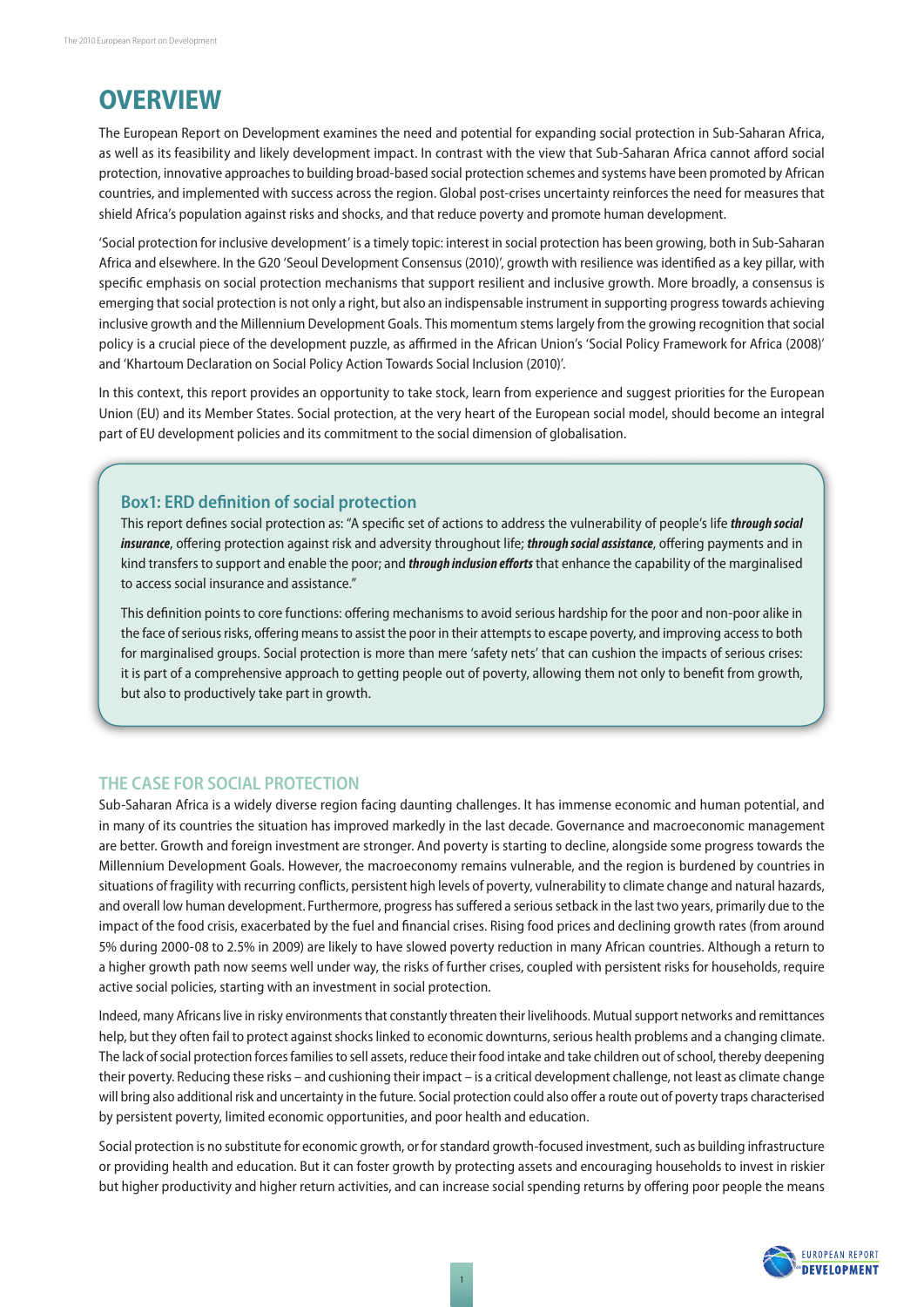to use available services. The long-term effects of protecting and promoting human capital can be substantial. Children can be sheltered from hardship, improving their life chances through better health, nutrition and cognitive development, thus providing the human capital base for future growth.

Well-designed social protection can foster market-based solutions, such as microfinance activities providing credit or insurance, and provide the means to reach the very poorest, as well as offering protection when market-based solutions fail to work.

Social protection can also be part of a strategy to empower the most vulnerable groups, tackling inequalities to make growth more inclusive. It can play a central role in building cohesive societies, and more broadly in reinforcing the state-citizen compact, with the state's legitimacy bolstered by its ability to deliver on its side of the social contract. It can thus contribute to the sustainability of growth in Africa by reinforcing social stability and political accountability.

In short, by offering direct and indirect benefits, social protection can turn vicious circles virtuous. It is also a right enshrined in the 'Universal Declaration of Human Rights', too often overlooked in the development agenda as a luxury only for middle- or high-income countries. Social protection programmes, properly designed and delivered, can be affordable in a range of social, demographic, and economic conditions. Such programmes have been successful in Sub-Saharan Africa, whether in middle-income stable countries, such as Mauritius, or in low-income post-conflict fragile countries, such as Rwanda.

#### **THE MOMENTUM FOR SOCIAL PROTECTION IN AFRICA**

Following the 2004 'Ouagadougou Declaration and Plan of Action' and the 2006 'Livingstone and Yaoundé Calls for Action', the 2008 'African Union Social Policy Framework for Africa' and 2010 'Social Ministers' Khartoum Declaration on Social Policy Action Towards Social Inclusion' are key milestones towards a pan-African consensus on the need and scope for social protection. The build-up of a continental social protection agenda continues unabated, complemented by sub-regional initiatives and commitments.

At the national level, many Sub-Saharan countries have made considerable strides towards the institutionalisation of social protection: Burkina Faso, Ghana, Kenya, Mozambique, Rwanda, Sierra Leone and Uganda, among others, have adopted or are in the process of adopting social protection strategies as part of building comprehensive social protection systems. Botswana, Lesotho, Mauritius, Namibia, South Africa and Swaziland already have social pension systems in place. Countries such as Benin, Burkina, Côte d'Ivoire, Gabon, Mali, Senegal and Tanzania are reforming their social protection mechanisms to implement universal health coverage, following in the successful footsteps of Ghana and Rwanda. There remains scope for improvement, but social protection is already entrenched in Sub-Saharan Africa, at least in many of its countries.

#### **WHAT HAVE WE LEARNT SO FAR?**

This report reviews the new generation of social protection programmes, emphasising the reasons for success and failure. With certain preconditions in place, social protection is possible and feasible even in Sub-Saharan Africa's low-income countries. Evidence from the report shows that social protection programmes can mitigate risks and substantially reduce chronic poverty and vulnerability without producing significant distortions or disincentives. As shown in Table 1, many of the programmes listed are particularly effective in lowering severe and deep poverty, while the impact on the moderately poor is less pronounced. Thus they appear particularly effective in reaching the poorest which, in itself, is quite an achievement.

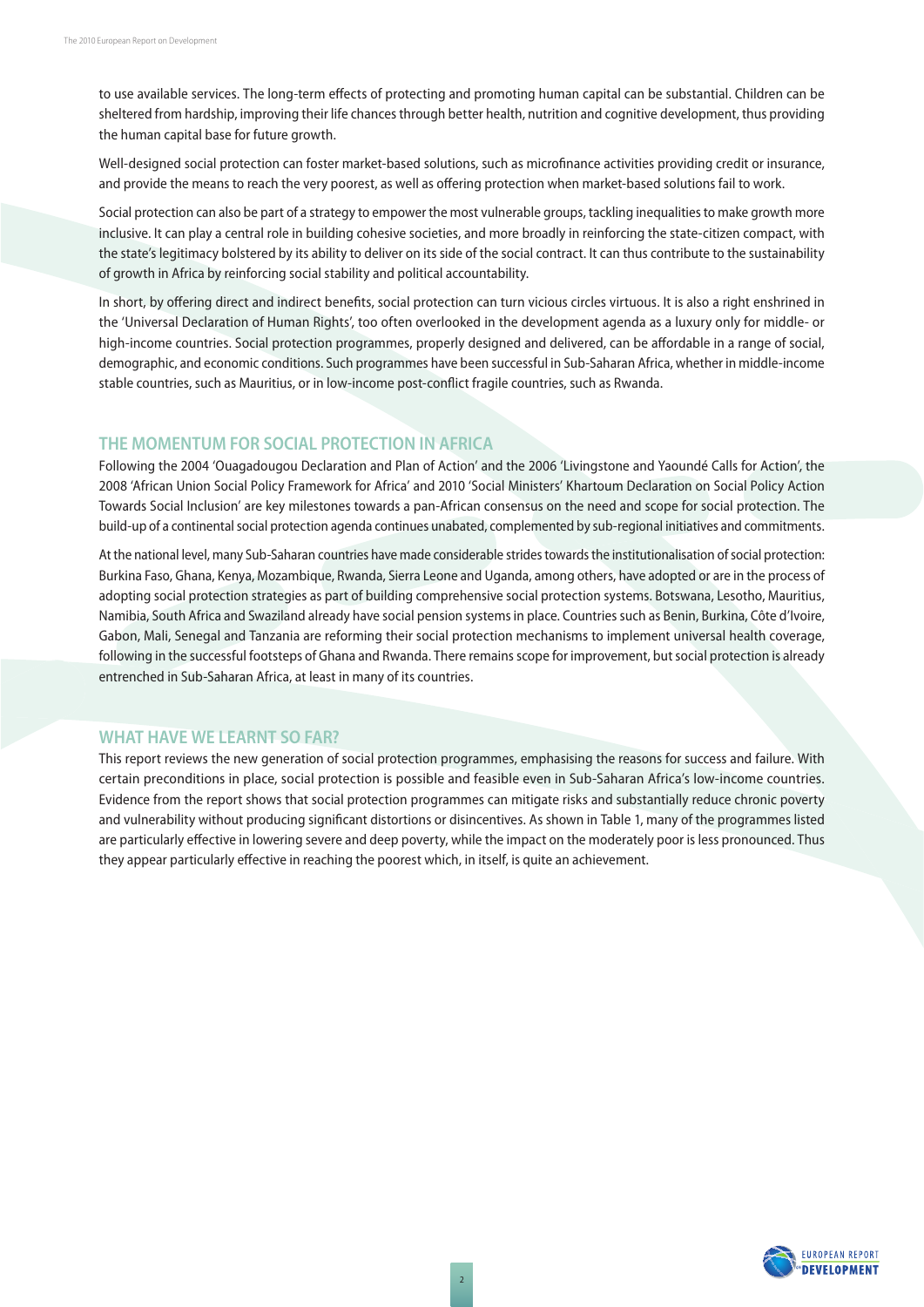| <b>Programme</b>                    | Country      | ပ္ထ<br>ξ                                       | <u>Coverage</u>            | Impact                                                                                                                                                                                                                                                             |
|-------------------------------------|--------------|------------------------------------------------|----------------------------|--------------------------------------------------------------------------------------------------------------------------------------------------------------------------------------------------------------------------------------------------------------------|
| Oportunidades<br>Progresa-          | Mexico       | cash transfer<br>Conditional                   | the population<br>25% of   | Educational attainment of beneficiaries: estimated increase 0.7-1.0%<br>Reduced poverty gap in rural areas by 19% and contributed 18% to<br>the decline in Mexico's income inequality between 1996 and 2006.<br>per year.                                          |
| Bolsa Familia                       | Brazil       | cash transfer<br>Conditional                   | the population<br>26% of   | Reduced the poverty gap by 12% between 2001 and 2005 and contrib-<br>uted one-third to the decline in income inequality over the last decade.                                                                                                                      |
| Plan Jefes y Jefas                  | Argentina    | (public works)<br>cash transfer<br>Conditional |                            | Poverty among participants dropped from 80% to 72%; an extra 10%<br>of participants would have fallen into extreme poverty in the absence<br>of the programme.                                                                                                     |
| Red de Protección Social            | Nicaragua    | Cash transfer                                  | 3% of the population       | Contributed to an 18% decline in poverty gap among beneficiaries.                                                                                                                                                                                                  |
| Old Age Pension                     | South Africa | Social pension                                 | 80% of elderly             | Combined direct effects of both programmes are to reduce poverty inci-                                                                                                                                                                                             |
| Child Support Grant                 | South Africa | Social grant                                   | 70% of children            | dence by 6 percentage points, and a much larger effect on poverty depth.                                                                                                                                                                                           |
| Productivity Safety Net Programme   | Ethiopia     | In cash and in kind<br>transfer                | the population<br>10% of   | livestock holdings (by about 7%) and households' ability to cope with emer-<br>gency. Larger effects on asset accumulation for those receiving substantial<br>Modest but relevant average impacts, improving food security (by 11%),<br>and complementary support. |
| Insurance Scheme<br>National Health | Ghana        | Social insurance                               | the population<br>67% of   | Reduced out-of-pocket expenditures for health up to 50%.                                                                                                                                                                                                           |
| Vision 2020 Umurenge Programme      | Rwanda       | Public works and cash<br>transfers             | About 36,000<br>households | the percentage of extreme poor among beneficiaries from 40.6% to 9%.<br>Ongoing evaluations. Programme has contributed to the fall of                                                                                                                              |

Table 1: Social protection in the developing world **Table 1: Social protection in the developing world**

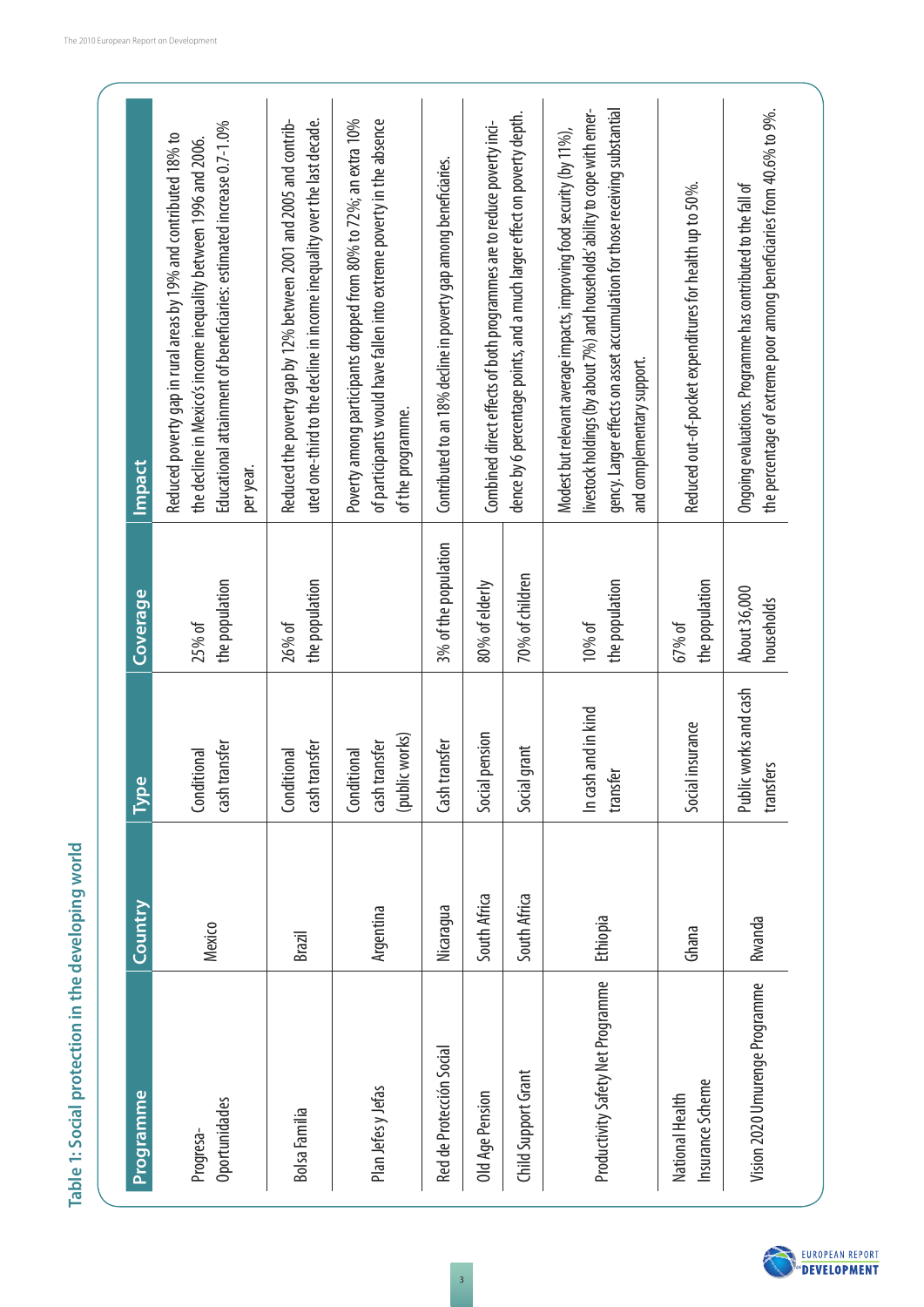Of course, implementation requires fiscal space, and programmes need to be made sustainable through clear and enforceable criteria. In addition, institutional and administrative capacity must be adequate for programme design, building on pilots and community and household networks. Social protection programmes require inter-ministerial and inter-sectoral capacity building and teamwork since it tends to work better when in synergy with other social and economic policies. Furthermore, the political commitment and incentives for leaders have been the key to almost all successful schemes.

The examples analysed in this report illustrate what is feasible in moving towards more comprehensive social protection systems in Africa. Box 2 shows very diverse approaches taken in different countries, each producing important impacts and lessons.

#### **Box 2: Five emerging success stories**

Ghana's National Health Insurance Scheme is an intermediate form of health insurance involving social insurance financed by contributions from formal (and to a lesser extent informal) sector employees and by government coverage for those unable to contribute. The programme, now covering about 67% of the population, successfully includes informal workers by building on elements of community-based health insurance, thanks to the strong government commitment to guarantee healthcare for everyone.

**Lesotho's Old Age Pension** is a universal non-contributory scheme including all registered citizens over 70 not receiving any other form of pension benefit. The programme shows that, with strong political commitment, building a universal pension to reduce household vulnerability and enhance health and human capital might be feasible and affordable under certain preconditions, even in low-income countries.

**Rwanda's Vision 2020 Umurenge Programme** consists of three core initiatives to redirect social protection programmes to vulnerable populations: (1) public works; (2) the Ubudehe credit scheme; and(3)direct support through an unconditional cash transfer. The programme underlines the importance of framing social protection as part of national development strategies and shows that decentralised administrative structures can improve targeting, avoid resource mismanagement, and increase local ownership and accountability.

**Ethiopia's Productivity Safety Net Programme** is a conditional transfer in cash and/or in kind based on public works. It also includes a small component of unconditional direct transfers to those unable to work. It is Africa's largest public works programme and one of the most effective social protection programmes in Sub-Saharan Africa, reducing poverty and increasing food security in the short run, while offering the potential for asset growth in the long run.

**Kenya's Home Grown School Feeding Programme** is a conditional cash transfer to schools for local purchase of food, involving half a million children of primary school age. The programme shows that home-grown school feeding can spread the benefits of social protection to children while boosting local agricultural productivity.

We have grouped the main lessons under eight headings, all closely interrelated. Each could allow a step in the direction of a more inclusive social protection agenda for Sub-Saharan Africa. The lessons enable assessment of the possibility and likelihood of replicating programmes in different contexts and scaling up existing schemes.

#### **LESSON 1: SOCIAL PROTECTION PROGRAMMES CAN MITIGATE RISKS, REDUCE POVERTY AND INEQUALITY, AND ACCELERATE PROGRESS TOWARDS THE MILLENNIUM DEVELOPMENT GOALS**

With proper design and implementation, social protection can have a significant impact on reducing the vulnerability and destitution of African households. Social protection can complement health and education spending and might be among the most productive investments for boosting growth, reducing poverty and accelerating progress toward the Millennium Development Goals. Examples analysed in the report demonstrate significant impact on mitigating risk and escaping poverty traps. While traditional social insurance reaches mostly formal sector workers with usually high costs and low poverty impacts, evidence shows that (lightly) targeted social assistance programmes, such as cash transfers (particularly when targeting the elderly or children) as well as public works are particularly successful. Cash transfers can be provided to a large section of the population, and employment programmes can be a good response to specific vulnerabilities. Depending on the scale and targeting, these programmes can also lower inequality, reduce risks and uncertainties for poor households and promote growth.

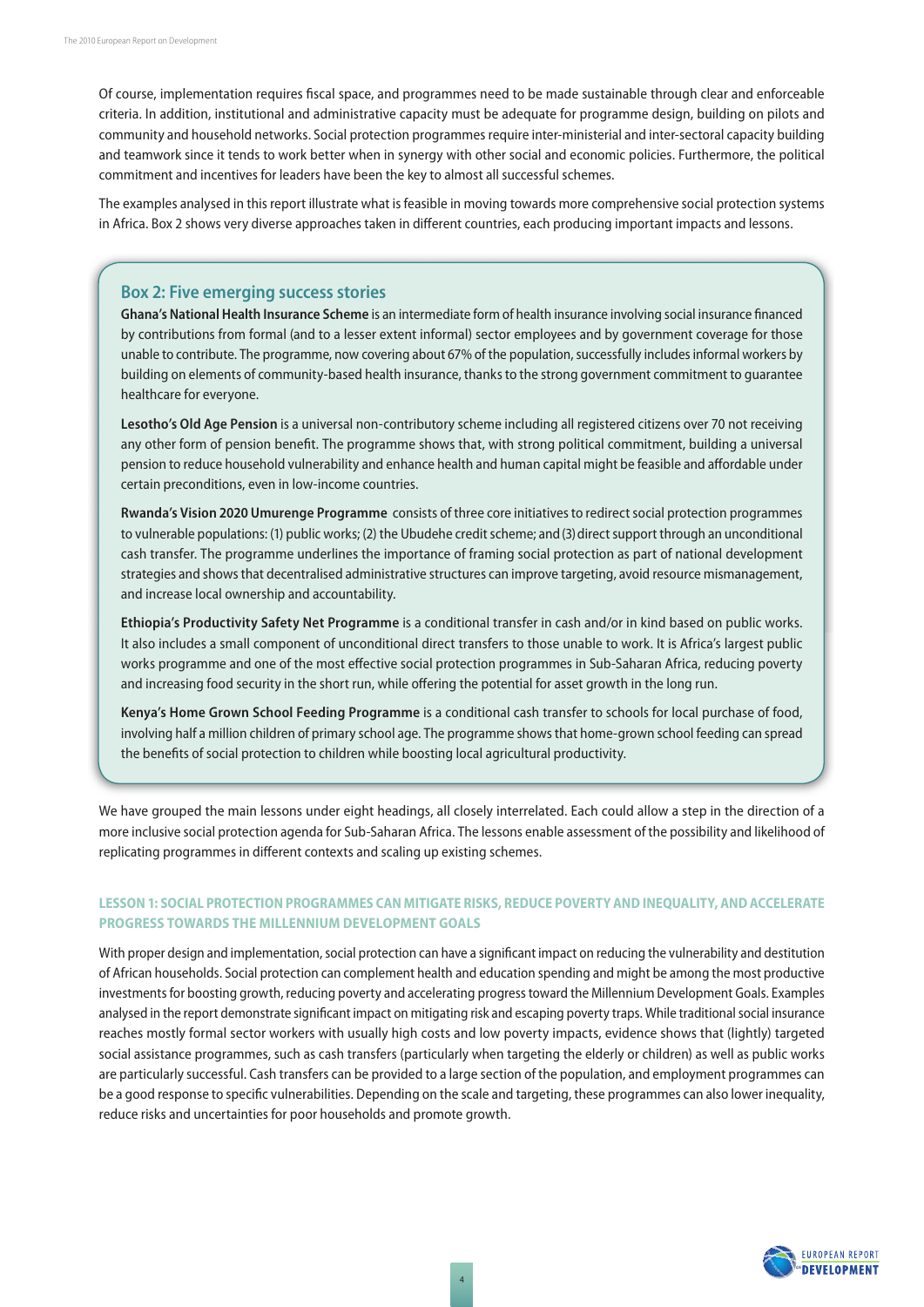#### **LESSON 2: POLITICAL WILL AND PROGRAMME OWNERSHIP ARE KEY**

To design and implement successful programmes requires political will, national ownership and a broad-based social consensus. Affordability is intrinsically linked to a society's willingness to finance social policies through taxes and contributions, thus becoming less dependent on often uncertain and unstable external capital flows. Successful home-grown programmes in Brazil, China, Ghana, India, Rwanda and South Africa all emanated from very strong political commitments, sometimes framed in a rights-based approach. Transferring these lessons is thus subject to a societal and political consensus to support such programmes, which takes time to build and is context-specific.

#### **LESSON 3: ENSURING FINANCIAL SUSTAINABILITY IS ESSENTIAL**

Successful programmes have all addressed fiscal costs at an early stage, and evidence supports the view that costs do not have to be too high. Bolsa Familia in Brazil costs less than 0.5% of GDP and reaches 26% of the population, while Progresa-Oportunidades in Mexico costs 0.4% of GDP and reaches 5 million households. Fiscal and administrative capacity for broadening the scope of social protection is in place, or can be progressively achieved, even in low-income Sub-Saharan countries, where fiscal constraints are particularly severe. While the report shows that a comprehensive package of social protection may still be beyond the scope of many poor African countries, individual programmes and projects are feasible in most countries, laying a foundation for a comprehensive system in the longer term. Rural employment and public works programmes, as well as school and child-feeding programmes, offer significant benefits and proven potential in a number of settings. Non-contributory social pensions, universal or at most very lightly targeted, are possible for many African countries; such programmes should be the priority interventions to build a platform for more comprehensive approaches.

However, governments around the world are concerned about the fiscal implications and affordability of social protection. While most countries have the fiscal space to start with priority interventions, long-term sustainability must be carefully analysed when designing the scale and scope of programmes. Often, the build-up and extension of social protection programmes implies either an increase in domestic resource mobilisation (itself a valuable goal) or a reallocation within budgets: a realistic strategy based on these two elements must be the starting point of each serious plan to introduce new programmes, and donors might play a supporting role.

#### **LESSON 4: SUCCESS DEPENDS ON INSTITUTIONAL AND ADMINISTRATIVE CAPACITY**

Institutional and administrative capacity needs to be in place to implement programmes, or such capacity needs to be built and expanded as programmes are rolled out. Successful social protection programmes depend on clearly defined institutional responsibilities, inter-ministerial collaboration and coordination and well-designed implementation mechanisms, combining high-level policy guidance with heavily decentralised delivery mechanisms. The involvement of different administrative levels can elicit local preferences and capacities in programme implementation: the lowest possible administrative levels are often better equipped to identify preferences and needs and to avoid mistakes in targeting.

Sub-Saharan Africa suffers more than other regions from missing or unreliable registries, which makes targeting complicated, especially in rural areas. Strengthening civil registration systems and allowing full legal and property rights to women and inheritance rights to all children could thus facilitate people's access to social protection benefits. Rwanda's 'Ubudehe' approach – which guarantees the overall efficiency of interventions by avoiding overlaps and making the best use of resources – shows that decentralised systems can be very useful in the design of successful programmes. Social protection programmes in lowincome Sub-Saharan African countries with limited administrative capacity should avoid being overly complex, especially in their targeting mechanisms, and have to be easy to implement, to limit the worst inclusion errors and misuse. Basic transparency and accountability, at all levels of society, should be strengthened, thereby reducing corruption. Proper dissemination of information could play a key role in this.

#### **LESSON 5: PILOTING, MONITORING AND EVALUATION BUILD SUPPORT AND FINETUNE DESIGN**

Given differing country-specific conditions and needs, and the requirement to demonstrate impact to sustain political support, it is critical that programmes are implemented in a transparent way, with careful monitoring of all aspects of implementation. Pilots and staggered roll-outs that are carefully evaluated using advanced impact techniques allow for learning, fine-tuning, and building political support. The success of some of the Latin American experiences in conditional cash transfer programmes has depended critically on robust evaluations and proven impact. There is less available evidence on impact in many of the new Sub-Saharan African programmes, and evidence is tenuous even for some of the programmes discussed in more detail in this report. Robust impact evaluations as well as careful assessment of pilots and experiments should therefore be a priority, as these are critical to understanding strengths and weaknesses and to building political support. Donor support for such evaluations could be helpful.

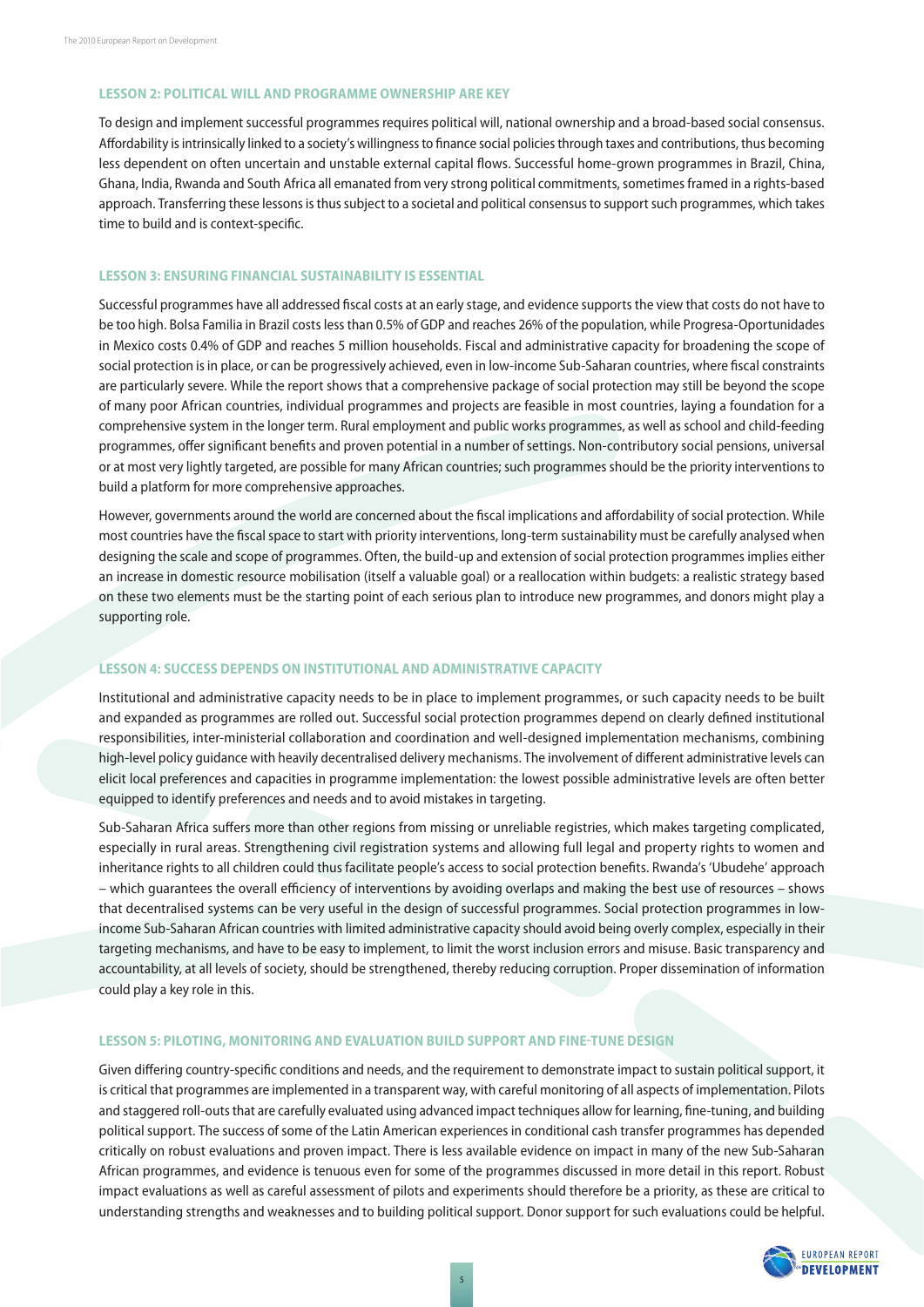#### LESSON 6: MINIMISING DISINCENTIVES, BUILDING ON EXISTING INFORMAL SYSTEMS AND COMPLEMENTING MARKET-BASED **MICROFINANCE SCHEMES IS CRUCIAL**

Social protection programmes can create disincentive effects, such as adverse work incentives. But incentive issues in most of the recent innovative social protection programmes are less serious than presumed. For example, most non-contributory old age pensions, including South Africa's pension programmes, or Ethiopia's public works programmes, suffer from very few disincentive effects. Social protection can also crowd out existing contributory or informal social protection schemes, but the evidence here is much less conclusive and requires further work. Crowding out between new programmes and existing (informal or formal) schemes requires constant monitoring and, if needs be, adjustments. While building on existing programmes for formal sector workers is unlikely to be a solution, the evidence suggests that it is possible to build on existing informal schemes, as with health insurance in Ghana, to limit perverse incentives. Microfinance initiatives, especially those linked to micro-insurance, also offer complementary services for social protection and can be used as platforms to build contributory social protection systems. But microfinance and other market-based solutions are unlikely to reach the poorest, and are insufficient for many serious risks, which require well-designed and broad-based social protection programmes.

#### **LESSON 7: MAXIMISING SYNERGIES BETWEEN SOCIAL PROTECTION PROGRAMMES AND OTHER INVESTMENTS IS IMPORTANT**

Expanded social protection can support complementary investments in health, education, agriculture and other productive sectors. It is a quick and flexible way to improve poverty outcomes, pertinent in times of crises or when reforms in other social sectors are materialising only very slowly. It can offer the financial means necessary to use health and education services, and to invest in agriculture or other productive activities. It can offer protection so that households can take the risks involved in new activities or migrate to take advantage of economic opportunities. It can also protect human capital investments by securing children's nutrition and educational opportunities during crises. It offers a direct means of including the poor and marginalised groups in development efforts, contributing to social cohesion and trust. It can thus be a critical element in overall development policy, leveraging its many synergies. That is why social protection should be seen not as a narrow social sector concern but as part of an overall development strategy that explicitly capitalises on these complementarities. For instance, Progresa-Oportunidades in Mexico marks the importance of the transition towards an integrated approach, ensuring the simultaneous provision of a basic package of health, education and nutrition, taking advantage of their complementarities.

#### **LESSON 8: SOCIAL PROTECTION PROMOTES GENDER EQUALITY, EMPOWERS WOMEN AND REDUCES SOCIAL EXCLUSION**

The evidence shows that well-designed social protection programmes can address concerns about gender and social exclusion. They can contribute to reducing social and ethnic disparities, and can cater for the specific needs of women. Gender-sensitive programmes can produce positive multiplier effects in terms of health, education for girls, maternal prenatal screening, and can enhance positive externalities to families by transferring cash to women, while ensuring that women's burdens are not increased and stereotypes are not reinforced.

#### **FROM LESSONS TO PRIORITIES**

These are general lessons, and the report recognises that Africa is very heterogeneous and that country characteristics call for tailormade approaches. In countries in situations of fragility, for instance, the preconditions for success may not hold. With extremely weak administrative capacity or very poor governance, it is more difficult to design and implement successful social protection schemes. Social protection instruments have to be adapted to specific vulnerabilities and needs, such as (re)inserting youths and ex-combatants into society.

To summarise, there are opportunities for introducing social protection in contexts of high poverty. The type of programme will depend on how some preconditions are satisfied, bearing in mind that national and international dynamics evolve and can create room for manoeuvre. Successful programmes rely on and help to build up necessary government structures and implementation capacity. The lessons show the importance of complementarities and coordination across sectors and agencies as well as that of monitoring and evaluation. However, the specificities of lessons matter a great deal, with the conditions for success being critical for positive impacts. The transferability of lessons from Latin America, Asia, South Africa, or even neighbouring countries in Sub-Saharan Africa will depend on the country's ability to manage implementation challenges.

While recognising these heterogeneities, this report suggests that in many low-income Sub-Saharan African countries, some simple programmes - such as non-contributory social pensions or child benefits - are generally administratively feasible, particularly with technologically-innovative cash-delivery systems that avoid targeting errors, cut costs and speed up the delivery processes. They can also be fiscally sustainable, with few negative incentive effects. And they can garner broad political support. It is crucial, however, that any programme, once launched, can survive possible changes in local government and can also be sustained if there is

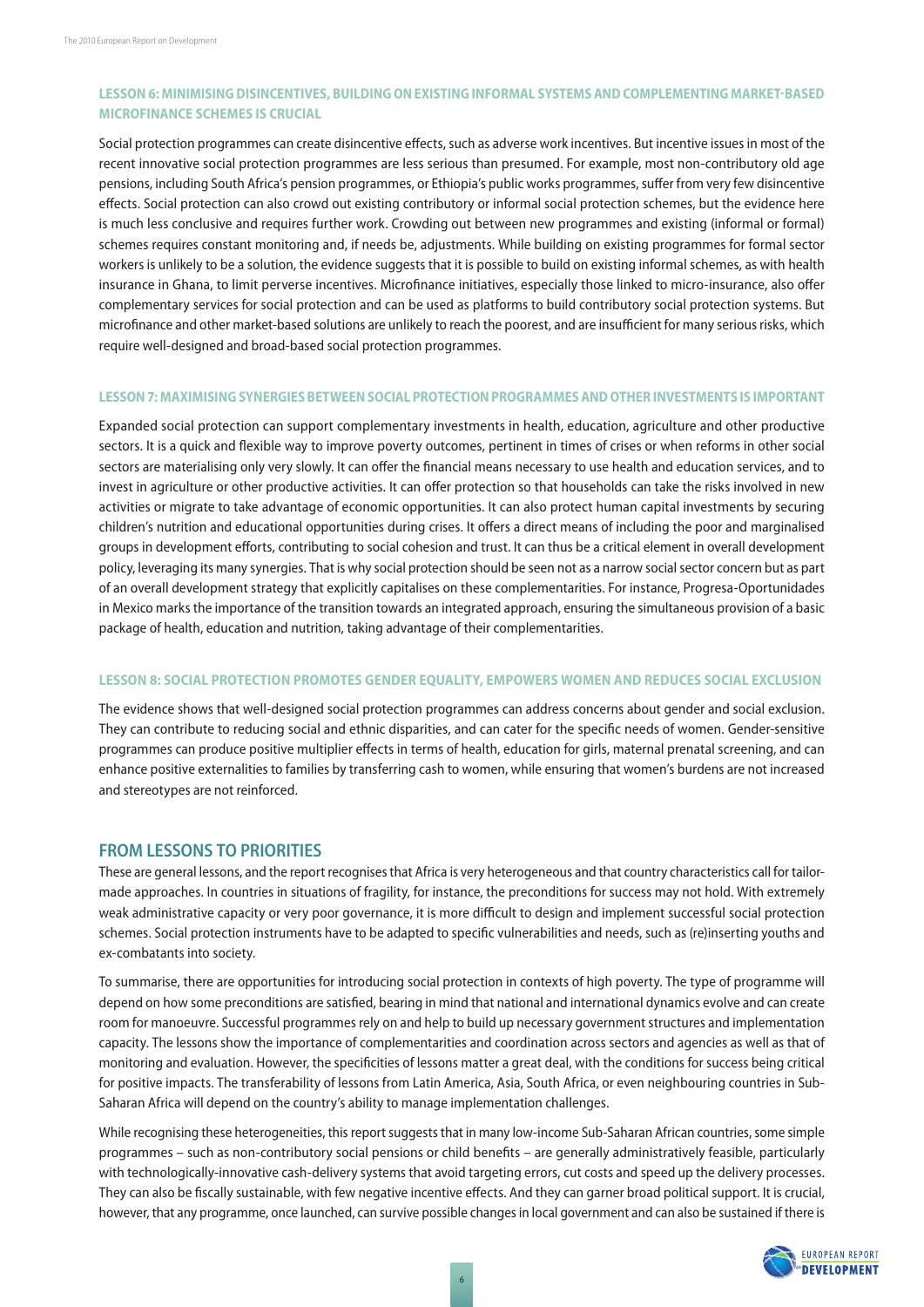a political alternation. Over time, more complex administrative arrangements, including coordinated packages, can become feasible as countries accumulate experience and build up domestic resources. In the longer term, Sub-Saharan African countries can build on these programmes to create a platform for social protection that consists of several coordinated programmes, depending on particular needs, fiscal realities and demonstrated impacts. Such a social-assistance-based platform of social protection schemes must be consistent with a strategy to move progressively to a system based predominantly on domestic financing - either through the tax system, or some form of contributory social insurance, or systems combining the two. In any case, programmes or systems cannot merely be replicated across countries and continents, but have to be adapted to local circumstances.

#### **FROM DONORSHIP TO PARTNERSHIP**

Given the challenges ahead, African partners may need support from the international community in a transition phase. The budding emergence of a global consensus on social protection among development stakeholders, notably embodied by the UN Social Protection Floor initiative, strengthens and complements the rising impetus in Africa. In the aftermath of the crises, several donors (bilateral and multilateral, traditional and emerging) have committed to supporting developing countries on the path towards social protection systems. But international partners should play only a supporting role: the principles of ownership, alignment and mutual responsibility enshrined in the 2005 Paris Declaration on Aid Effectiveness and the 2008 Accra Agenda for Action put developing partners squarely in the driver's seat; our evidence shows that there is no other way to build and sustain successful programmes.

As social protection rises up the development agenda, lessons should also be drawn from previous donor experiences. Traditional donor engagement—often poorly coordinated, faddish, project-based and financially unreliable —is ill-suited to furthering the social protection agenda. For example, donor-driven social transfer pilots have depended heavily on outside funding and rarely generated political buy-in from national governments, undermining ownership and sustainability.

As is increasingly the case across Africa, donors can support the expansion of social protection programmes fully integrated with an overall national development strategy by shifting from donorship to partnership. This new approach requires international partners to align behind partner country efforts and priorities in a coordinated fashion, provide predictable funding on the path to sustainability and invest in building capacities and facilitating learning.

In this shifting development landscape, South-South cooperation can play an increasingly important role. Emerging donors such as Brazil, Chile, India and Mexico, themselves leaders in developing innovative social protection solutions, have become explicitly interested in assisting other developing countries in this field; their approaches, models and experiences might be considered most relevant by their developing counterparts, especially in SSA. These new players bring about change, thus calling for the redefinition of the EU's comparative advantages and roles.

#### **THE EU'S ROLES: ENGAGEMENT, CHALLENGES AND POLICY RECOMMENDATIONS**

Given its wealth of experiences and its commitment to development and to the social dimension of globalisation and decent work, the EU (Commission and Member States) is well-suited to supporting social protection in the developing world. The European social model is characterised by unity in core values and commitment to social protection, within a diversity of national experiences in the evolution, functioning and approaches to social protection. The Africa-EU Strategic Partnership offers a platform to engage with partner countries on these and their own experiences, and to support a social protection agenda through political dialogue and mutual learning, while eschewing a too-Eurocentric perspective.

Several EU donors, including the Commission, are already supporting country-led social protection initiatives. However, there is still much to be done by the EU to overcome persistent challenges and to make the most of its comparative advantages and collective critical mass. First and foremost, more engagement is needed, building on lessons and examples of good practice.

The European Report on Development therefore recommends that the EU enhance and improve its support to social protection in Sub-Saharan African and other developing countries. To this end, it identifies seven priorities for the EU and its Member States:

#### **PRIORITY 1: MAKE SOCIAL PROTECTION AN INTEGRAL PART OF EU DEVELOPMENT POLICY**

The EU should adopt a comprehensive policy framework for social protection, tied to concrete, time-bound commitments and dedicated resources. This indispensable step should enhance the visibility of social protection and create opportunities for discussions on the EU's collective value added. It could also leverage much needed EU (Commission and Member States) resources and support.

To this end, opportunities in the pipeline – such as the Green Papers on 'EU development policy in support of inclusive growth and sustainable development - Increasing the impact of EU development policy' and on 'The future of EU budget support', the implementation of the Joint Africa-EU Strategy Action Plan 2011-2013, the setting-up of the European External Action Service (EEAS) and

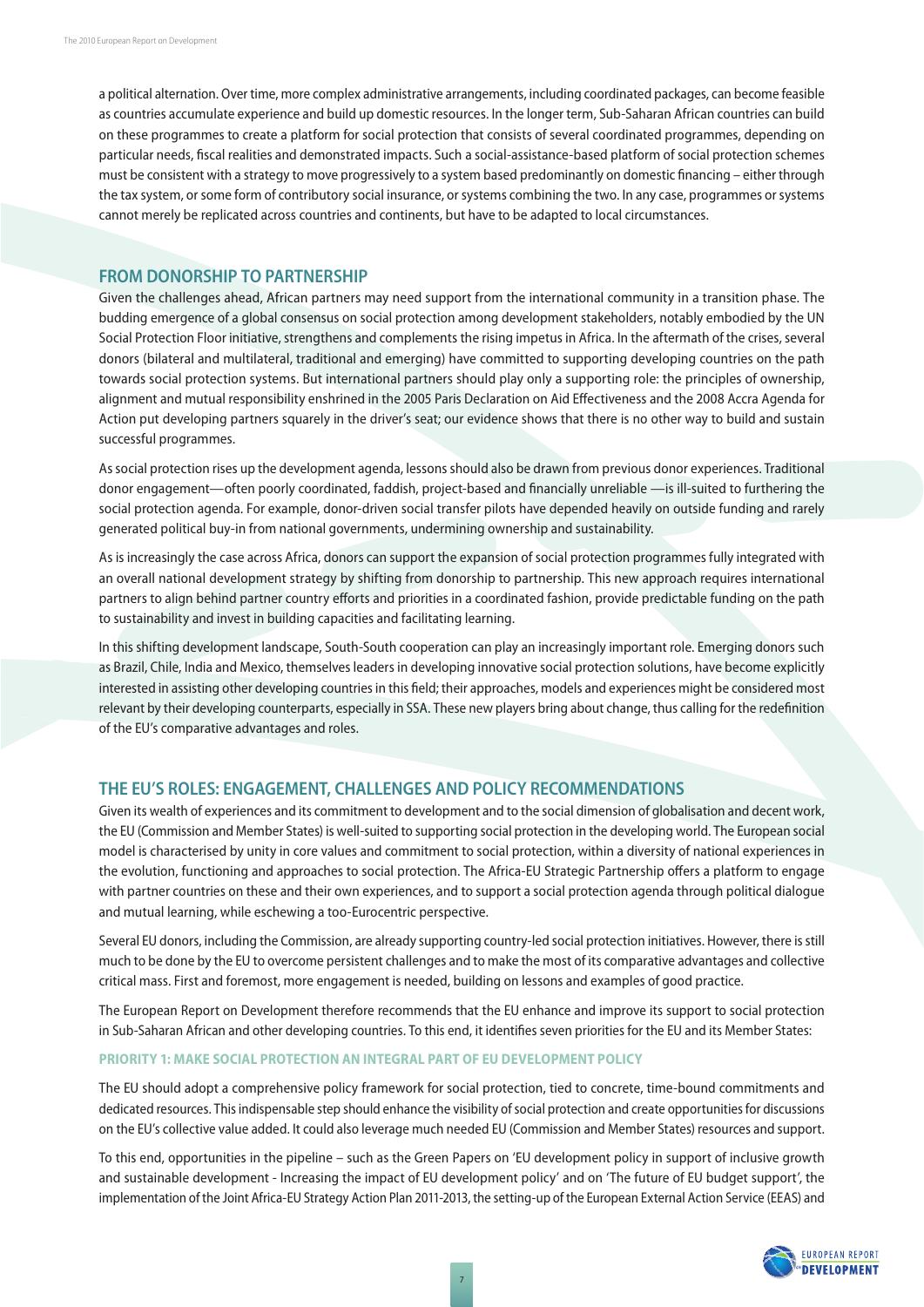of the new Commission Directorate-General in charge of development policy and implementation (DEVCO), as well as the negotiations on the future financial instruments for external relations – should be seized upon to ensure that the wide array of EU approaches and instruments is geared towards providing long-term, predictable and appropriate support to social protection.

#### **PRIORITY 2: PROMOTE AND SUPPORT DOMESTIC PROCESSES**

To ensure ownership and lay the foundations for long-term sustainability, the EU should promote the implementation of an Africanowned social protection agenda at continental, sub-regional and national levels, starting with the AU 'Social Policy Framework'. When and where possible, the EU should support comprehensive social protection systems embedded in a rights-based framework. As a minimum, EU partners should ensure that their interventions are consistent with domestic priorities and needs, minimising donor micromanagement and policy intrusion.

Appropriate donor roles might include the provision of technical and financial assistance to build capacities at all levels (national, provincial and local; governmental and non-governmental) and to support the high initial and fixed start-up costs (such as the establishment of systems for identification, registration, targeting, delivery, and monitoring and evaluation).

Strengthening domestic constituencies is also key to building ownership. The EU should promote multi-stakeholder participatory approaches, and support domestic social protection champions (government officials, parliamentarians, non-state actors).

#### **PRIORITY 3: ASSIST IN TACKLING AFFORDABILITY**

Since domestic resource mobilisation is critical to the sustainability of social protection programmes, the EU should support partners in Sub-Saharan Africa on the path to tax reform and revenue collection. Policy dialogue on the financial and fiscal aspects of social protection (tax reform, budget allocations, donor exit strategies) as well as broader public financial management issues is paramount.

Development aid can also act as a catalyst for social protection and inclusive growth by relaxing the affordability constraint in a transition phase. First and foremost, EU donors need to honour their ODA commitments (0.7% of GNI by 2015), despite the global financial crisis and ensuing budget constraints. They should also explore innovative financing options, such as the establishment of a Social Protection Fund for Africa.

Donor commitments should be credible and their funding predictable and reliable, especially when donors choose to support recurrent spending. Longer-term commitments, as in Zambia, provide positive examples in this regard. Special attention should be paid to domestic fiscal sustainability. An exit strategy should be devised and agreed on from the onset to avoid creating islands of welfare vulnerable to donor fads and vicissitudes.

#### **PRIORITY 4: TAILOR INTERVENTION MODALITIES TO SPECIFIC CONTEXTS AND NEEDS**

There is no 'one size fits all' for support to social protection in Sub-Saharan Africa. Approaches should be informed by a deep-rooted understanding of local contexts and underlying politics, to assess what is most appropriate and what is feasible.

This report suggests that a package including budget support, policy dialogue and capacity building might be most appropriate to promote ownership and support social protection systems fully integrated with an overall national development strategy. However, the feasibility of budget support depends on local conditions, with public finance management and governance being critical issues. Budget support should be underpinned by a credible aid contract between mutually-accountable partners, with a focus on results. To enhance the quality of dialogue, sector-wide budget support might be preferable. Innovative solutions such as 'cash on delivery' contracts could also be explored.

Donor-driven pilots should be limited, because they rarely, if ever, prove sustainable. However, pilots are useful for experimenting with and evaluating options or kick-starting schemes for future scaling up, and should be embedded in domestic processes, preferably state-led. Working through and with the state should indeed be favoured to reinforce the social contract. Nonetheless, support to informal and community-based schemes (such as mutuelles de santé in West Africa) should also be provided, as they can be built on within the framework of a wider system (as in Rwanda).

In countries in situations of fragility, paying attention to local perceptions of legitimacy (whom to work with) and extending the social protection palette (from humanitarian to security) is crucial. The sequencing of interventions should be agreed on by the international community: an agenda focusing on emergency assistance and transfers, public works, input supplies and basic healthcare might be a first priority, before tackling the longer-term challenge of building state capacity for implementing social protection schemes.

Overall, monitoring and evaluation are key to ensuring accountability and facilitating learning. To enable scaling up or replication, assessing impact is crucial, as is identifying best practices and bottlenecks in existing schemes. EU donors should support innovations in impact-evaluation techniques (such as robust impact assessment and randomisation) and allocate appropriate resources to monitoring and evaluation.

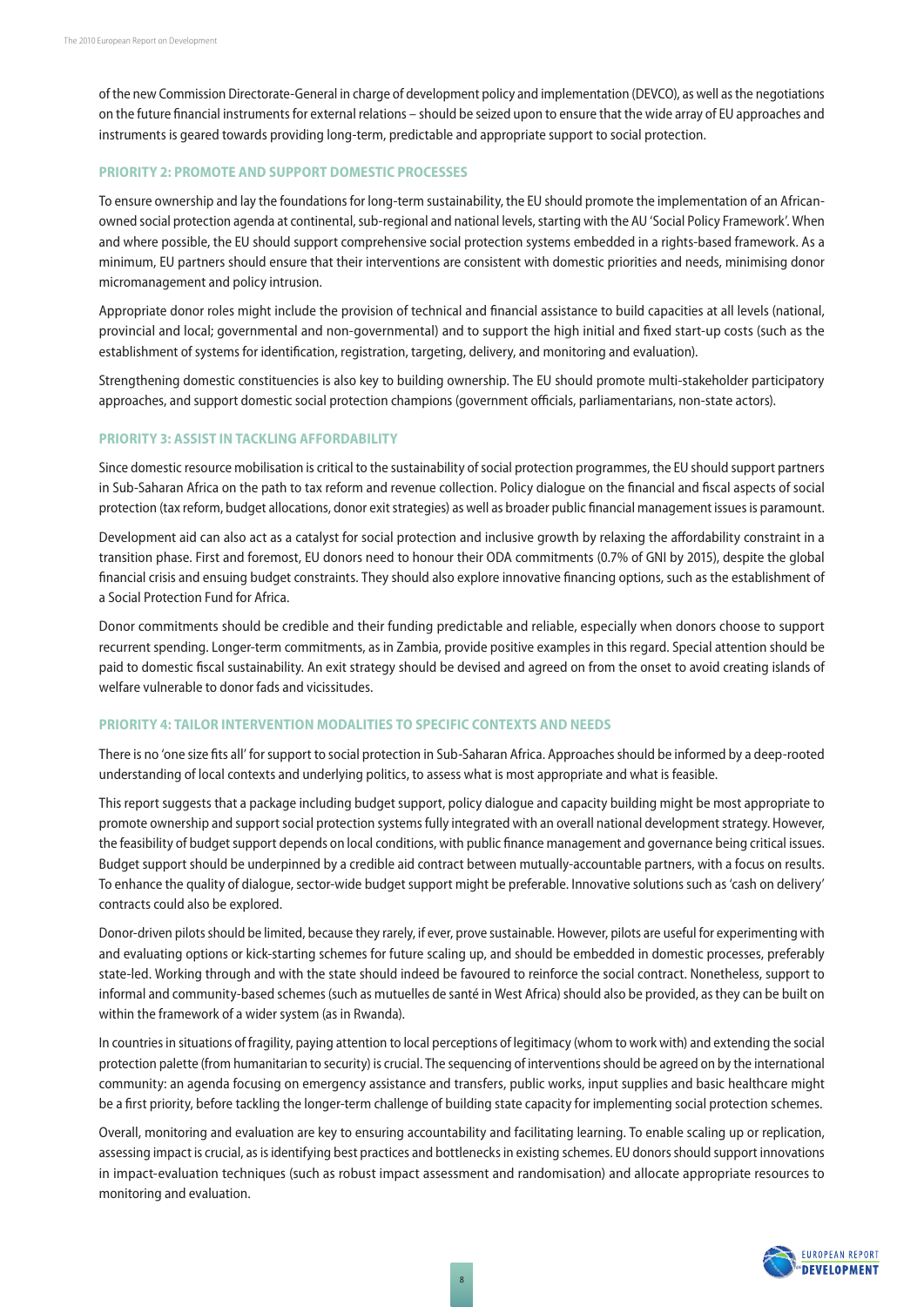In order to improve decision-making and to better tailor programme design, the EU should also explore solutions to improve the accuracy and timeliness of poverty and vulnerability data, including support to the UN Global Pulse Initiative.

#### **PRIORITY 5: SUPPORT KNOWLEDGE-BUILDING AND LESSON-SHARING**

EU donors should commission and support research into the various impacts and benefits of social protection for development, so as to feed the learning process and enable evidence-based investments and decision-making. Further studies are needed to show the impact of social protection on growth and vulnerability in the medium-term (notably the ability of the poor to build assets and sustainably escape poverty), but also on political stability, social cohesion and the social contract. The scope of research should be widened to a broader diversity of experiences, using a multidisciplinary approach. Results should be disseminated among policy-makers.

Most importantly, EU donors should support Africa's capacity to develop its own analysis and thinking on social protection. Funding local research would enhance the legitimacy and relevance of the knowledge produced, and allow for easier dissemination.

Embedding social protection in the Africa-EU political dialogue at all levels is essential to facilitate lesson sharing and to enhance political will on both sides.

EU Member States should also share lessons of their experiences in social protection by putting together easily accessible information, and organising study tours, conferences, workshops and trainings in response to partner country demands.

Given the increasing relevance of South-South learning, the EU should provide support when Southern partners request it, building on examples of good practice. An ambitious triangular partnership for learning on social protection could be envisioned, in the form of regular exchanges between the relevant stakeholders in the various EU political dialogues and strategic partnerships. The EU should also contribute to best practices guidelines based on the implementation of social protection mechanisms in developing countries, as agreed by the G20 in Seoul.

#### **PRIORITY 6: IMPROVE THE COORDINATION, COMPLEMENTARITY AND COHERENCE OF EU ACTION**

EU support to social protection should fully comply with the aid effectiveness agenda as well as EU treaty obligations.

An EU-wide 'social protection and development' network of experts (from development ministries and agencies, labour and social affairs ministries, civil society) should be established. A first important task for the network would be to undertake a mapping of EU support to social protection; such an initiative would usher better division of labour by highlighting gaps and overlaps, and facilitating the identification of comparative advantages.

Key to this effort is an agreement on whether to approach social protection as a sector. This report suggests that mainstreaming social protection as a cross-cutting issue might be more appropriate, but the EU position should be further informed both by discussions in this new network as well as in the OECD-POVNET network and with partner countries.

Implementing the 'EU Code of Conduct' should provide an opportunity to rationalise programme development and support at country level. The EU should take the lead in coordinating with the wider donor community, within and beyond the Development Assistance Committee (DAC) of the OECD, and in co-operation with partner countries.

EU cross-country division of labour should be improved, paying particular attention to tackling the 'orphans' (especially in countries in situations of fragility). In this respect, given its global presence, the Commission has a key role to play, as do EU donors with ties to 'forgotten' countries.

Improving policy coherence for social protection is also crucial. Further to the implementation of the '2010-2013 Policy Coherence for Development Work Programme', the EU should commission research to assess the impact of non-development policies, such as trade, migration and agriculture, on social protection in developing countries. More political will is needed to translate the EU's commitment to Policy Coherence for Development into practice, and promote it credibly in the wider development community (e.g. Fourth High Level Summit on Aid Effectiveness, G20, Fourth UN Conference on the Least Developed Countries (LDC-IV)).

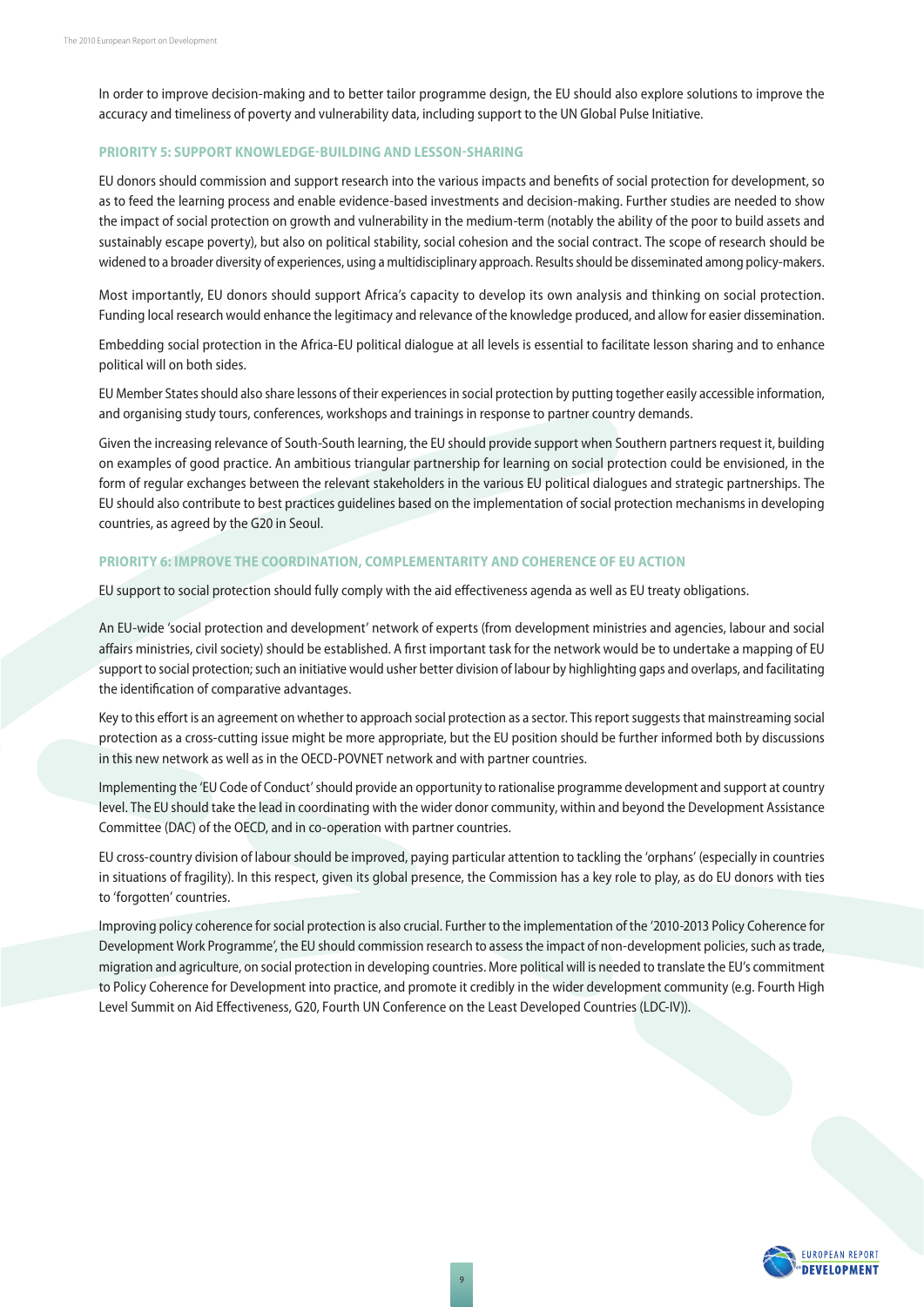#### **PRIORITY 7: STRENGTHEN EU PARTNERSHIPS FOR A PROGRESSIVE SOCIAL PROTECTION AGENDA**

Support to social protection has been limited in the EU's external action, in particular in the framework of its commitment to the social dimension of globalisation and decent work. The EU should work in close collaboration with strategic partners to promote a progressive international agenda for social protection and fairer globalisation, in particular with the International Labour Organization (ILO) and other UN agencies involved in social protection, given their experience and legitimacy in the field.

The EU should also support and co-operate further with the AU Social Affairs Department and the African Development Bank's Human and Social Development Department, as these are key to feeding and sustaining the African 'social' momentum.

In light of its experience, and given its emphasis on regional integration in development policy, the EU should seek to advance the case for regional co-operation in social development and social protection, building on the existing momentum and instruments.

Partnerships with the private sector could also advance the social protection agenda. With proper coordination and policy-design, the EU can leverage private actions. New and innovative public-private-partnerships (PPPs) should be explored.

### **CONCLUSION**

In summary, the time is ripe for a new Africa-EU social protection agenda. There is a growing consensus on the benefits of social protection, and the post-crises environment, as well as the likely risks linked to climate change call for a renewed and enhanced partnership.

Social protection programmes exist and, if some preconditions hold, they can have a positive impact on inclusive growth and poverty reduction, reaching large parts of the population, and eliciting broad political support. Further, if well designed, they can complement informal community-based systems as well as market-based solutions. Regular, independent and robust evaluations are crucial for the generation of credible information and empirical proof of the programmes' achievements. This, in turn, is key to securing support, and therefore political sustainability and success.

Achievements so far show that with commitment, vision and support, building up social protection is feasible in Sub-Saharan Africa, even in low-income countries. The choice of specific new programmes or the scaling up of existing schemes, however, is country specific and depends on partner countries' demographic, geographic and economic contexts as well as on political commitment and priorities.